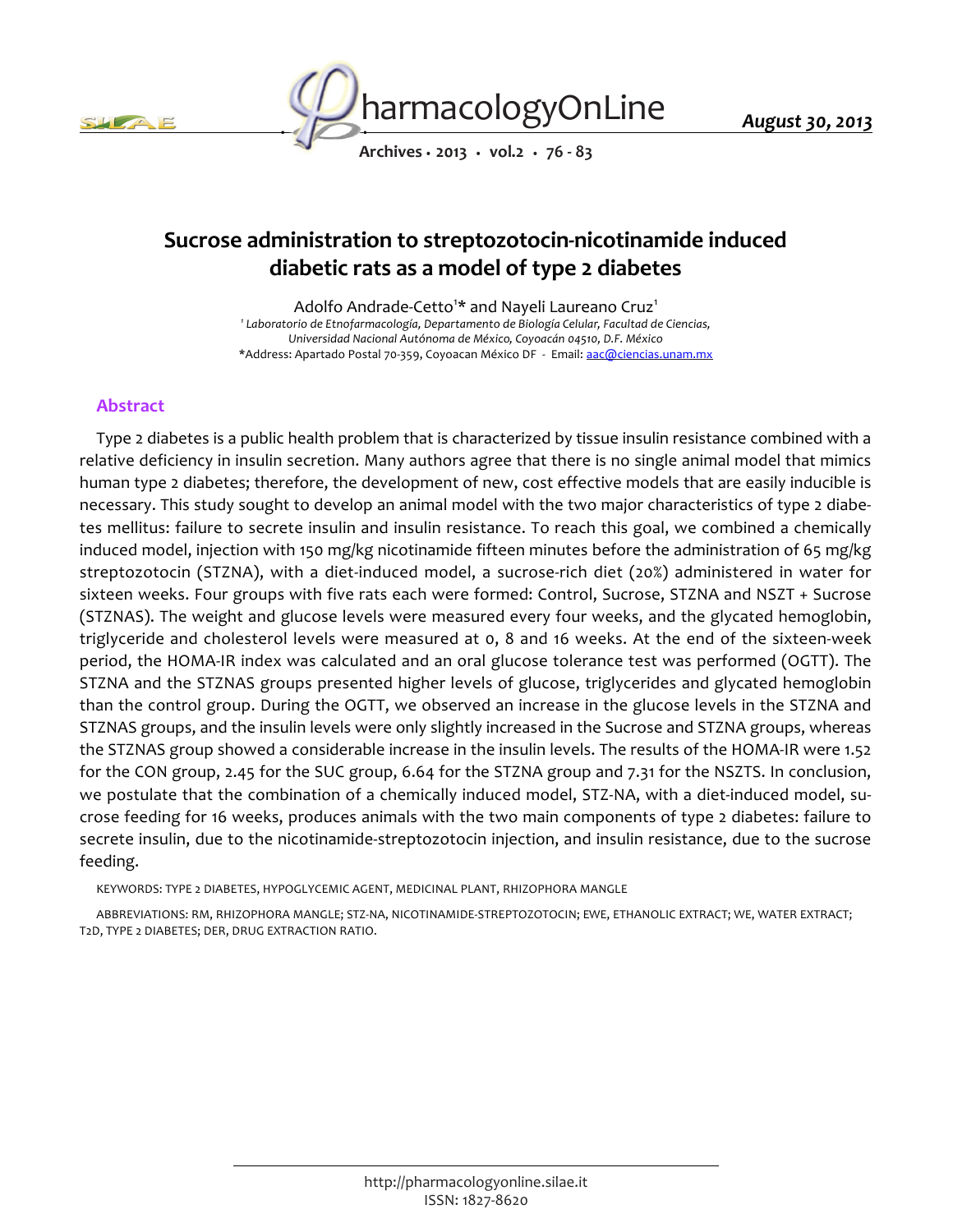# *Introduction*

*Diabetes mellitus (DM) refers to a group of common metabolic disorders that share the phenotype of hyperglycemia. Several distinct types of DM exist and are caused by a complex interaction of genetic and environmental factors. Depending on the etiology of the DM, the factors that contribute to hyperglycemia could include reduced insulin secretion, decreased glucose utilization and increased glucose production. [1]*

*Type 2 diabetes (T2D), is characterized by tissue insulin resistance combined with a relative deficiency in insulin secretion. An individual may present primarily with insulin resistance or beta cell deficiencies, and these abnormalities can range from mild to severe [2]*

*T2D is a public health problem. According to the World Health Organization [3], more than 347 million people worldwide are affected by T2D. In 2010, the WHO acknowledged that this disease is a major cause of mortality in Mexico, and the 2008 Mexican health services report found that diabetes is the second-highest cause of mortality [4].*

*An animal model is a living, non-human animal that is used for the research and investigation of human disease to better understand the disease without the added risk of harming a human during the process. The results obtained from animal models can be extrapolated to human medicine.*

*In a review of animal models of diabetes mellitus [5], the authors highlight that animal models of T2D are likely to be as complex and heterogeneous as the human condition. Insulin resistance predominates in some animals, while α-cell failure is preeminent in other animals. Dyslipidemia and hypertension may also provide valuable insights into human Type 2 diabetes in models where glucose intolerance is part of a wider obesity phenotype. The authors list the following models: monogenetic models of obesity, Ob/Ob mouse and db/db mice that are leptin deficient, Zucker (fa/fa) rats (leptin resistant), Goto Kakizaki rats, KK mice, NSY mice, OLETF rats, Israeli sand rats, Fat-fed streptozotocin-* *treated rats, CBA/Ca mice, Diabetic Torri rats and New Zealand obese mice. Some strains do not develop hyperglycemia, such as ob/ob mice and fa/fa rats, but these strains develop hyperinsulinemia, which matches the insulin resistance. Other models such as Israeli sand rats and db/db mice rapidly develop hyperglycemia and have α-cells that are unable to maintain the high levels of insulin secretion that are required throughout life. There is little doubt that some animal models of diabetes have provided invaluable insight into the pathogenesis of the human disease; however, there have also been 'blind-alleys' in the research, such as the lack of reproducible paradigms of human diabetic complications.*

*In another review [6], the authors categorized the models in spontaneous or genetically derived, diet nutrition induced, chemically induced, surgical and transgenic/knock-out diabetic animals. In each category, the animals are further subdivided into models with or without obesity. The authors conclude that no single model is exactly equivalent to human diabetes, but each model acts as an essential tool for investigating the genetic, endocrine, metabolic, and morphological changes and the underlying etiopathogenic mechanisms that contribute to the evolution of type 2 diabetes in humans.*

*The combination of diabetes, obesity and hypertension is known as metabolic syndrome and is common in humans. Recently, some authors [7], [8] reviewed animal models that can reproduce some aspects of metabolic syndrome.*

*In general, the authors agree that no a single animal model can mimic human type 2 diabetes; therefore, the development of new, cost effective models that can be easily induced is necessary.*

*In 1998, Masiello [9] and coworkers developed an animal model of diabetes that exploits the partial protection of nicotinamide (NA) against the β-cell cytotoxic effects of the streptozotocin (STZ). These animals had moderate and stable non-fasting hyperglycemia and respond to insulin secretagogues such as sulfonylureas. It was postulated that the β-cells of the rats protected by NA remain well*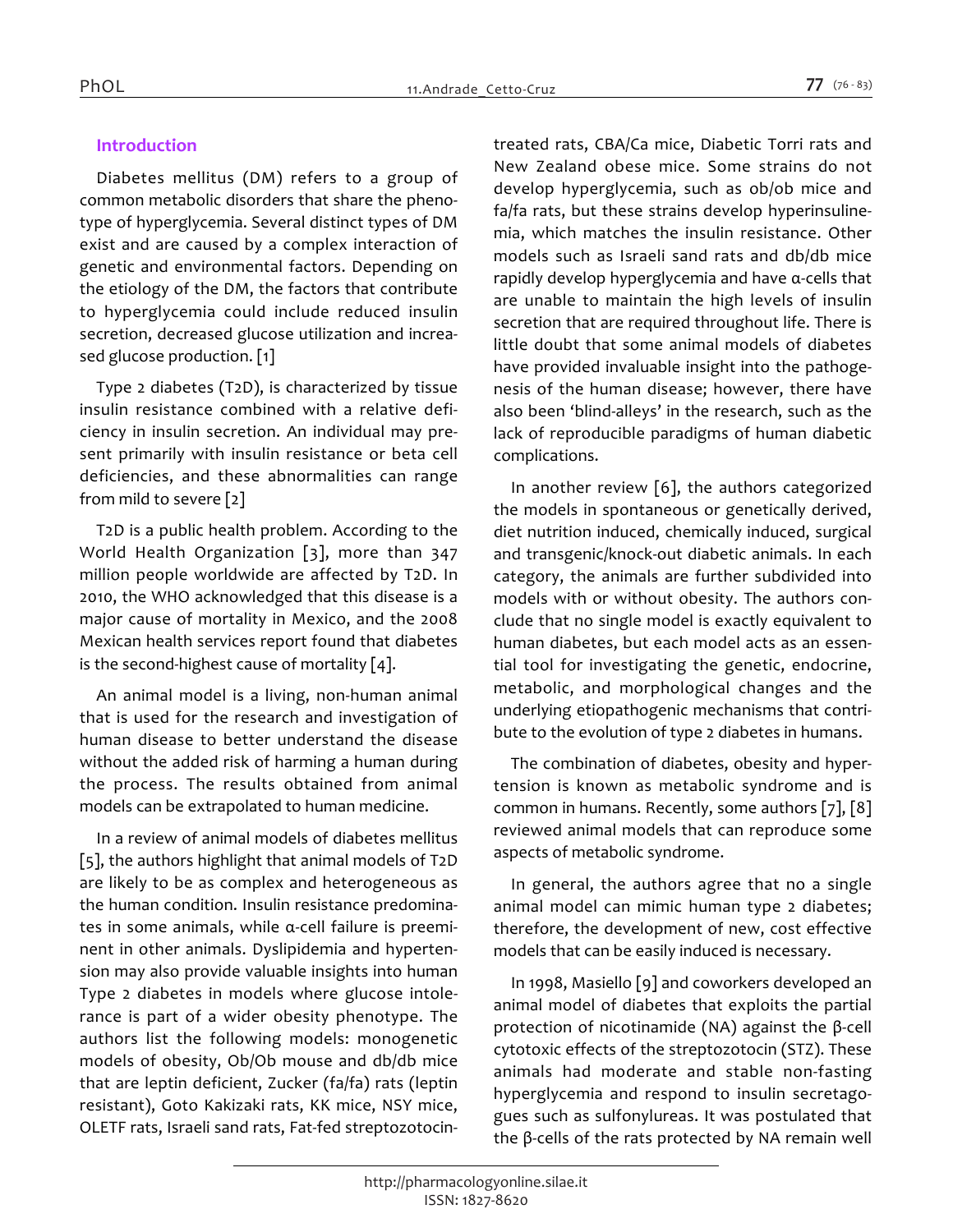*differentiated and at least partially responsive to physiological or pharmacological stimuli; however, the researchers could not show insulin resistance in the model. In 2008 [10], Tahara compared the action of hypoglycemic agents in STZ and STZ-NA diabetic rats. STZ-NA induced mild diabetes in rats, characterized by a mild decline in glucose tolerance associated with the loss of early phase insulin secretion and reduced pancreatic insulin stores; however, insulin resistance was barely detected in this model. Based on these studies, we conclude that the STZ-NA rats present a relative deficiency in insulin secretion, a shared characteristic observed in type 2 diabetic patients.*

*High-carbohydrate intake has been associated with metabolic syndrome and insulin resistance [8]. In 1983, Wright et al. [11] made the isocaloric substitution of sucrose for starch in the diet of rats, which resulted in hyperinsulinemia and the deterioration of glucose tolerance caused by a loss of insulin sensitivity. In 2001, Oliart et al. [12] successfully used sucrose water to produce metabolic alterations. Central obesity, insulin resistance and higher blood pressure were observed after 8 weeks of adding 30% sucrose to the drinking water of young male adult Wistar rats. Other authors [13] also observed significantly increased visceral fat accumulation, serum lipid concentrations, glucose levels and insulin levels in Wistar rats after a 20-week administration of 30% sucrose through the drinking water. It has been proposed that the insulin resistance resulting from chronic fructose feeding (60%) is caused by the diminished ability of insulin to suppress hepatic glucose output [14].*

*Considering the mentioned works, we concluded that the rats that were given sucrose presented insulin resistance, the second shared characteristic observed in type 2 diabetic patients. Logically, we propose that a combination of STZ-NA and sucrose could produce an animal model with deficiency in insulin secretion and insulin resistance.*

*The aim of this study was to develop an animal model with the two major characteristics of type 2 diabetes mellitus: failure to secrete insulin and*  *insulin resistance.*

# *Methods*

## *Animals*

*Eight-week-old Wistar rats weighing 200-220 g were obtained from the Bioterium of the Science School, UNAM, and were acclimatized with free access to food and water for at least one week in an air conditioned room (25° C with 55% humidity) with a 12 h light-dark cycle prior to performing the experiments. The animals were handled according to the National Institute of Health Guide for the Care and Use of Laboratory Animals [15].*

#### *Induction of experimental diabetes sucrose diet*

*Experimental diabetes was induced as described by Masiello [9]. The rats fasted overnight and were injected intraperitoneally with 150 mg/kg nicotinamide (NA) (Sigma, N3376) 15 min before an intravenous injection of 65 mg/kg streptozotocin (STZ) in citrate buffer (Sigma, S0130) to produce model STZ-NA. A sucrose-rich diet (20%) was prepared by dissolving 40 g sucrose in 200 ml of water.*

# *Experimental Groups*

*The animals were placed into 4 groups (1-4) of five rats each. Group 1 was the control group (CG). Group 2, the sucrose group, received 20% sucrose in water ad libitum (SUC). Group 3 was injected with nicotinamide streptozotocin (STZNA). Group 4 was injected with nicotinamide streptozotocin and received 20% sucrose in water ad libitum (STZNAS).*

*Chronic Experiment: After the induction of hyperglycemia for groups 3 and 4, all of the animals were separated into individual cages. Groups 1 and 3 received water, and groups 2 and 4 received sucrose water as described above. All groups were fed with Purina Rodent Laboratory Chow 5001. The experiments were conducted over a sixteen-week period.*

#### *Collection of blood and measured parameters*

*Glucose and weight were monitored each month. Plasma glucose concentrations were measured with*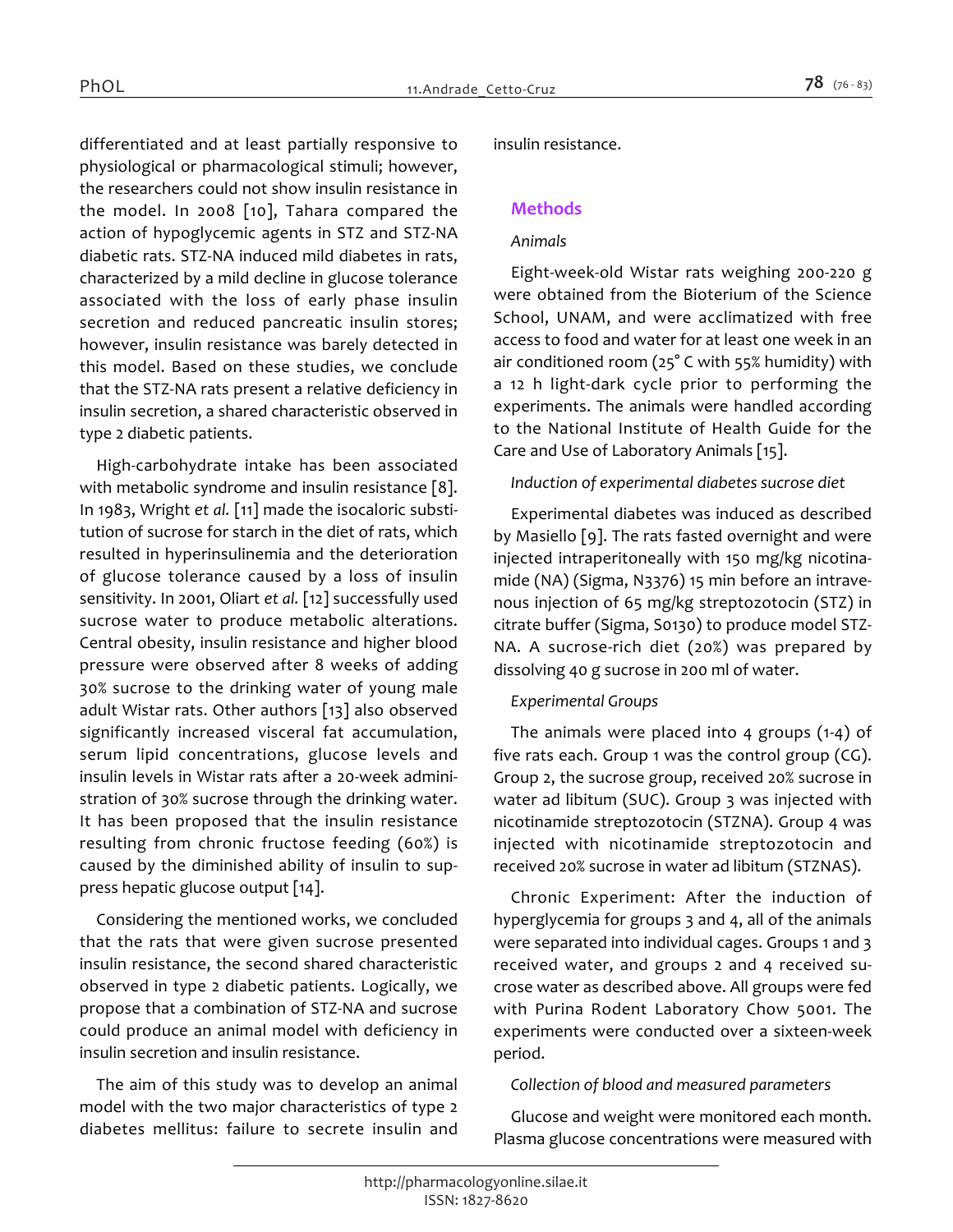*a Reflotron instrument and were confirmed with an Accutrend GC (Roche). In total, 32 µl of blood was collected for each assay.*

*Glycated hemoglobin levels (HbA1c), high density lipoprotein (HDL) and triglycerides (TG) were monitored at 0, 8, and 16 weeks.*

*HbA1C was measured with a Siemens DCA Vantage® Analyzer, and CHOL, HDL and TG were measured with a CardioChek® analyzer.*

#### *Glucose Tolerance Test*

*At the end of the chronic experiment, an Oral Glucose Tolerance Test (OGTT) was performed for each animal. After 12 hours of fasting, the rats orally received anhydrous glucose (2 g/Kg) diluted in 1.5 ml of saline (NaCl 0.9%) by a gastroesophageal gavage to ensure that the liquid reached the digestive tract of the rat. Blood samples for glucose and insulin measurements were taken at 0, 30, 60, 90 and 120 min. Insulin was measured by ELISA with a Millipore (EZRMI-13K) Kit using Awareness Stat Fax ® equipment.*

#### *Data analysis*

*The data were analyzed by one-way ANOVA followed by Tukey's test. The plasma glucose, cholesterol, triglyceride, Hba1C and insulin levels were expressed as the mean ± S.E.M. For the OGTT test, the Homeostasis Model of Assessment - Insulin Resistance (HOMAR-IR) was calculated as follows: (fasting Glucose (mmol/L) x fasting Insulin (mU/L)) / 22.5. For this calculation, the glucose values, measured in mg/dl, were converted to mmol/L, and the insulin values, measured in ng/ml, were converted to mU/l. Values above 3 for the HOMA-IR indicated a 90% probability of insulin resistance [16].*

# *Results*

# *Chronic Experiment*

*The STZNA and STZNAS groups gained more weight after four weeks compared with the control group; however, this trend reversed at 8 weeks until the end of the experiment. The SUC group did*  *not show any weight differences from the control group. Table 1.*

*The glucose levels of the STZNA and STZNAS groups significantly increased after four weeks, and this increase was sustained over the 16-week period, with significantly higher glucose levels than the control group. The SUC group did not shown an increase in the glucose values compared with the control group; however, a slight increase was observed over the 16-week period when compared with their own time 0, as shown in Table 2.*

*The triglyceride levels in the CON and SUC groups were stable over the 16-week period, and the SUC group did not show any difference in triglyceride levels compared with the CON group or time 0. The STZNA and STZNAS groups shown a statistically significant difference in triglyceride levels compared to the control group and to time 0 of both groups from 8 weeks to 16 weeks. Table 3. The cholesterol and HDL levels remained stable throughout the experiment for all of the groups, data not shown.*

*The Hb1Ac levels of the CON and SUC groups did not change throughout the experiment, and the Hb1Ac levels of the SUC group were not different from those in the CON group. The STZNA and the STZNAS group shown an increase at eight and sixteen weeks over the control group and time 0 for both groups.*

# *Oral Glucose Tolerance Test and HOMA-IR*

*An OGTT was performed as described above at the end of the 16-week period. The plasmatic glucose increased 30 min after the glucose challenge in the CON group and significantly increased 90 min after the glucose challenge. The levels of the SUC group were higher at the beginning of the experiment than the control group after the glucose load, and the levels in the SUC group increased at 30 and 60 min, but the values were not significantly different from the control group. The STZNA and the STZNAS groups presented significantly higher levels of glucose compared with the control group. After the glucose challenge, the values of the STZNA and STZNAS groups increased. At 120 minu-*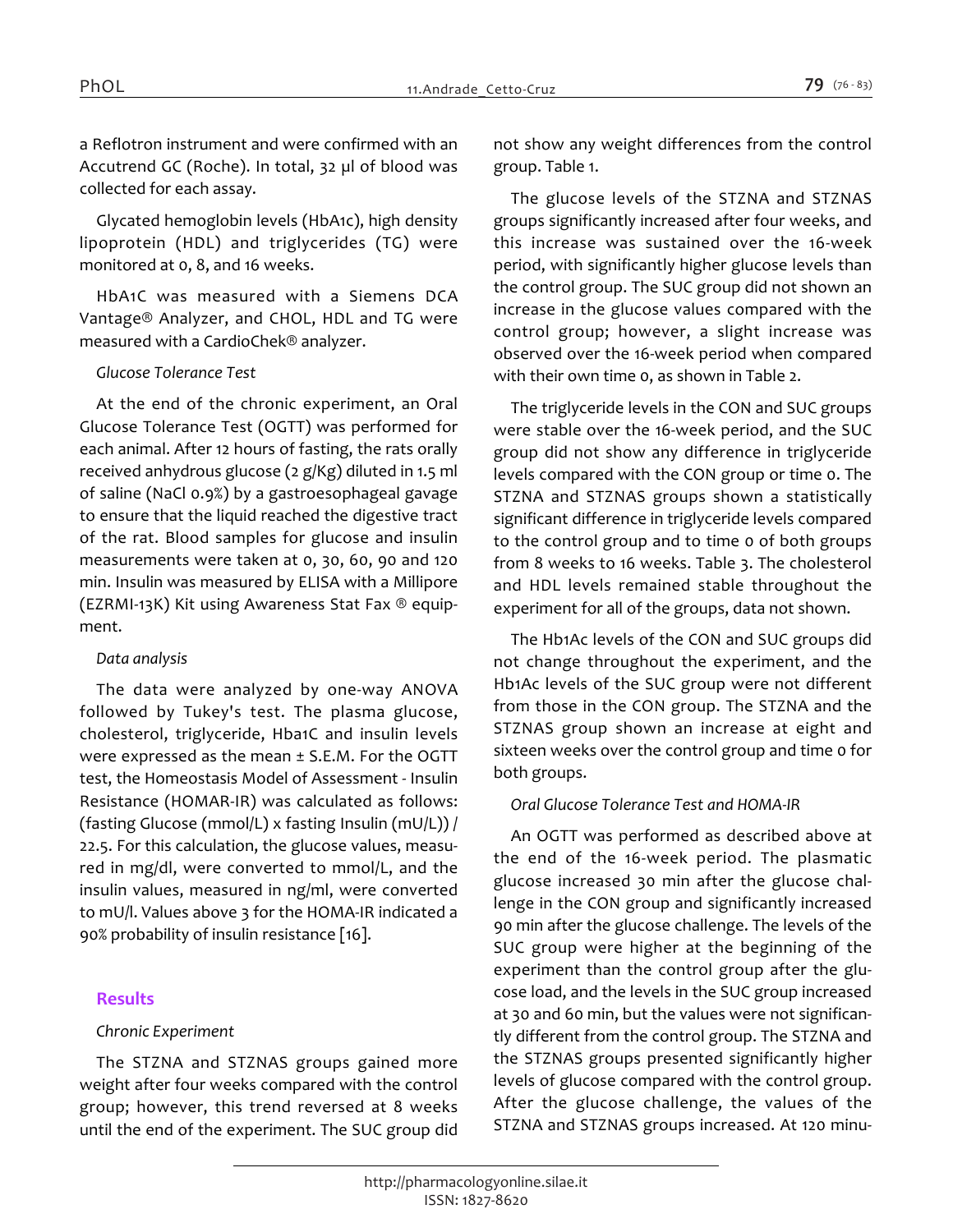*tes, the values for the STZNA group returned to the basal level while the values for the STZNAS group remain high. Table 4.*

*The insulin levels of the CON group did not show significant differences compared to the initial value at time 0. The SUC group showed slight increases in insulin at 30 min and 120 min when compared to the control group. The STZNA group also exhibited a slight increase from 60 min to 120 min. The NSZTS group showed an increase in the insulin levels between 30 min and 120 min, Table 5.*

*The results of the HOMA-IR were 1.52 for the CON group, 2.45 for the SUC group, 6.64 for the STZNA group and 7.31 for the NSZTS, Figure 1.*

#### *Discussion*

*As previously mentioned, type 2 diabetes mellitus is a metabolic disease with worldwide importance. This disease produces serious disabilities among the working population of many countries and is an important economic burden for many health services. Reverting the diabetic condition in a patient is not possible, and controlling the blood glucose levels to avoid further complications is the best course of treatment. Therefore, developing animal models to explore new therapeutic options is important. In this work, we combined a chemically induced animal model with a diet-induced animal model to reproduce the two main aspects of type 2 diabetes: deficient insulin secretion and insulin resistance. In this model (STZ-NA injection and 20% Sucrose Fed), we did not observe sustained variations in the weight of the animals; therefore, it can be assumed that this dose of sucrose does not produce obesity, which is observed when animals are treated with 30% sucrose [12] and [13]. The glucose values of the STZNA and STZNAS groups were higher at four weeks compared with the control group and the initial values at time 0 for both groups.*

*The NSZTS group presented higher glucose values than the STZNA after 4 weeks. These results suggest that STZ-NA injection elevates the glucose*  *levels and adding sucrose to the diet produces higher glucose levels. The triglyceride levels were higher in the STZNA and STZNAS groups compared with the control group and the initial values at time 0, which suggests that the STZ-NA injection could elevate the triglycerides. The Hb1Ac levels were higher in the STZ-NA injected rats. The STZNAS group presented higher levels of Hb1Ac compared with the STZNA group, suggesting that the combination of the chemical induction with STZ-NA and the diet induction with 20% sucrose produced higher levels of Hb1Ac.*

*The glucose values of the OGGT showed that the CON and SUC groups behaved similarly; the glucose levels are elevated 30 min after the glucose challenge and returned to the basal levels by 60 min. The STZ-NA injected rats present higher levels of glucose 30 min after the glucose challenge, and the glucose levels remained elevated until 120 min, when the glucose returned to basal levels. The STZNAS group showed a similar increase in the glucose level over time, but the glucose levels did not return to the basal values at 120 min. The insulin levels of the CON group were stable during the 120 min period, and the SUC group presented higher levels of insulin than the CON group. The insulin levels of the STZNA group were higher at 60 and 90 min than the CON group, and the NSZTS group presented higher insulin levels at all times. These results suggest that 16 weeks of treatment with 20% sucrose increases the insulin levels in animals.*

*After the calculation of the HOMA-IR values, we observed that the STZ-NA injected rats develop insulin resistance after a period of 16 weeks, and this insulin resistance was more evident when sucrose (20%) is added to the diet.*

*Although other studies are necessary to better understand this model, we conclude that combining a chemically induced model (STZ-NA, 150 mg/kg-65 mg/kg) with a diet-induced model (feeding 20% sucrose for 16 weeks) produces animals with the two main components of type 2 diabetes: failed insulin secretion due to the nicotinamidestreptozotocin injection and insulin resistance due*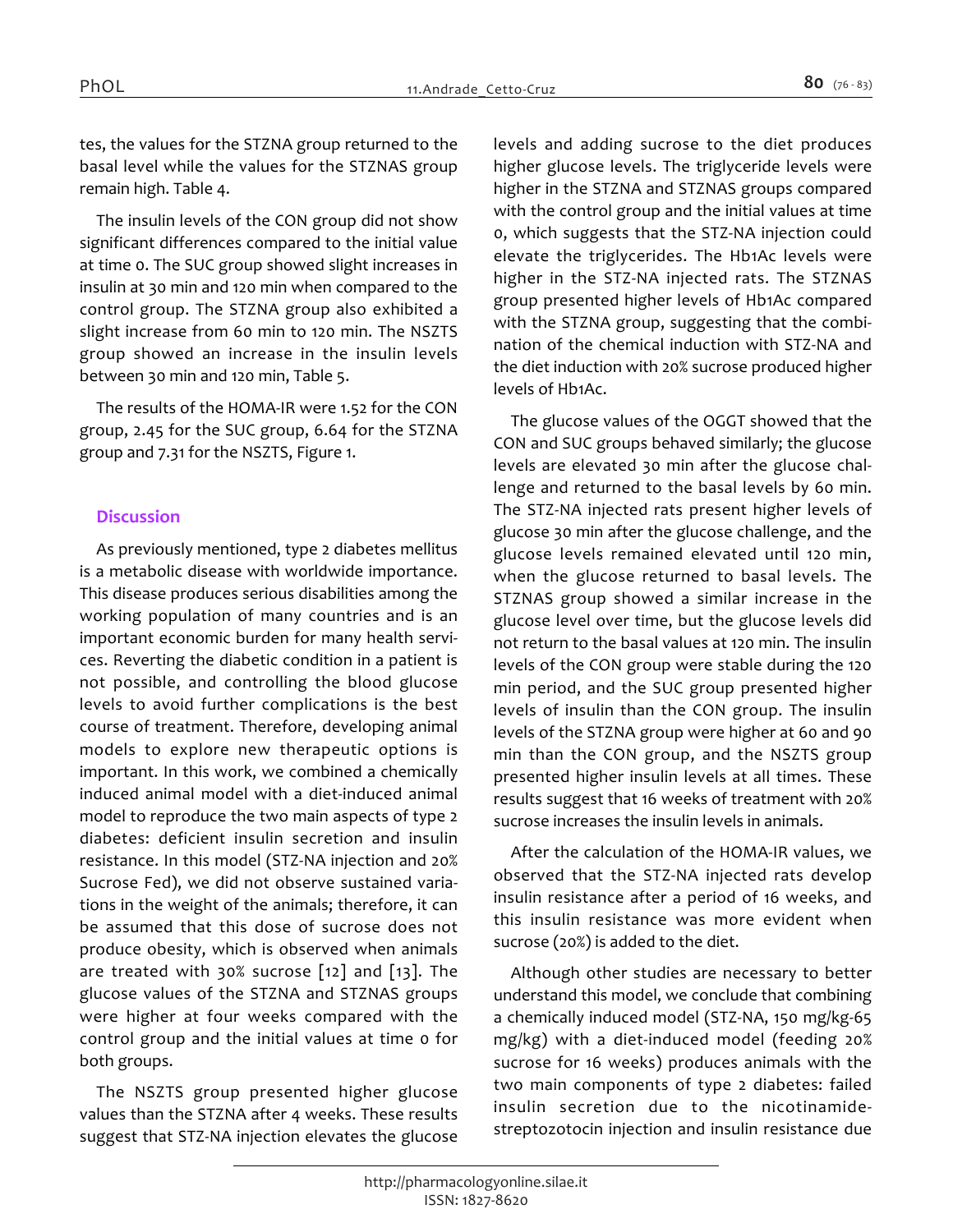*to the sucrose feeding.*

## *Acknowledgments*

*The authors wish to thank M.V. Z. Mario Soriano-Bautista, Biol. Dora Salazar and Biol. Isabel Antúnez for housing the animals. This work was partially supported by the DGAPA, PAPIIT project IN214413 and CONACyT CB-0151264.*

#### *References*

- *1. Alvin C. Powers A. C. Diabetes Mellitus. In; Longo DL, Fauci AS, Kasper DL, Hauser SL, Jameson JL, Loscalzo J, eds. Harrison's Online, 18 ed. Mc. Graw Hill 2013. Web page; http://www.accessmedicine.com, (accessed: May, 2013).*
- *2. Expert Committee on the Diagnosis and Classification of Diabetes Mellitus.Report of the Expert Committee on the Diagnosis and Classification of Diabetes Mellitus. Diabetes Care 2003; 26: S5.*
- *3. Word Health Organization, 2012, web page; http://www.who.org, (accessed: May, 2012).*
- *4. SINAIS, 2013, National Health Information System. Mexican Government, web page; http://sinais.salud.gob.mx (accessed: May, 2013) In Spanish.*
- *5. Rees DA., Alcolado JC. Animal models of diabetes mellitus. Diabetes UK; Diabetes Med 2005; 22: 359–370.*
- *6. Srinivasan K., Ramarao P. Animal models in type 2 diabetes research: An overview. Indian J Med Res 2007; 451-472.*
- *7. Panchal SK., Brown L. Rodent Models for Metabolic Syndrome Research. J Biomed Biotec 2011; 351982 1:14.*
- *8. Larque C., Velasco M., Navarro-Tableros v., Duhne M., Aguirre J., Gutiérrez-Reyes G., Moreno J., Robles-Díaz G., Hong E. Hiriart M. Early Endocrine and Molecular Changes in Metabolic Syndrome Models. IUBMB Life 2011 63(10); 831–839.*
- *9. Masiello P., Broca C., Gross R., Roye M., Mantheghetti M., Hillaire-Buys D., Novelli M., Ribes, G. Development of a new model in adult rats administered streptozotocin and nicotinamide 1998; Diabetes 47; 224-229.Institutional Animal Care and Use Committee, Guideline of Selected Techniques for Rat and Mouse Blood Collection, USA 1999; 9: 6.*
- *10. Tahara A., Matsuyama-Yokono A., Nakano R., Someya Y., Shibasaki M. Hypoglycaemic effects of antidiabetic drugs in streptozotocin-nicotinamide- induced mildly diabetic and streptozotocin-induced severely diabetic rats 2008; Bas Clin Pharm Toxicol 103; 560-568.*
- *11. Wright D.W., Hansen R.I., Mondon C.E., Reaven G.M. Sucrose induced insulin resistance in the rat: modulation by exercise and diet 1983; Am. J. Clin. Nutr 38; 879–883.*
- *12. Oliart-Ros R.M., Torres-Marquez M.E., Badillo A., Angulo O., Dietary fatty acids effects on sucrose-induced cardiovascular syndrome in rats 2001; J Nutr Biochem 12;207-12.*
- *13. Chen G.C., Huang C.Y., Chang M.Y., Chen C.H., Chen S.W., Ching JH., Pei-Min C. Two unhealthy dietary habits featuring a high fat content and a sucrose-containing beverage intake, alone or in combination, on inducing metabolic syndrome in Wistar rats and C57BL/6J mice 2011; Metabolism 60; 155–164.*
- *14. Tobey T.A., Mondon C.E., Zavaroni I., Reaven G.M. Mechanism of insulin resistance in fructose-fed rats 1982; Metabolism 31; 608-612.*
- *15. Institutional Animal Care and Use Committee, Guideline of Selected Techniques for Rat and Mouse Blood Collection, USA 1999; 9: 6.*
- *16. Matthews D.R., Turner R.C., Rudenski A.S. Homeostasis model assessment: insulin resistance and beta-cell function from fasting plasma glucose and insulin concentrations in man. 1985; Diabetologia 28; 412-419.*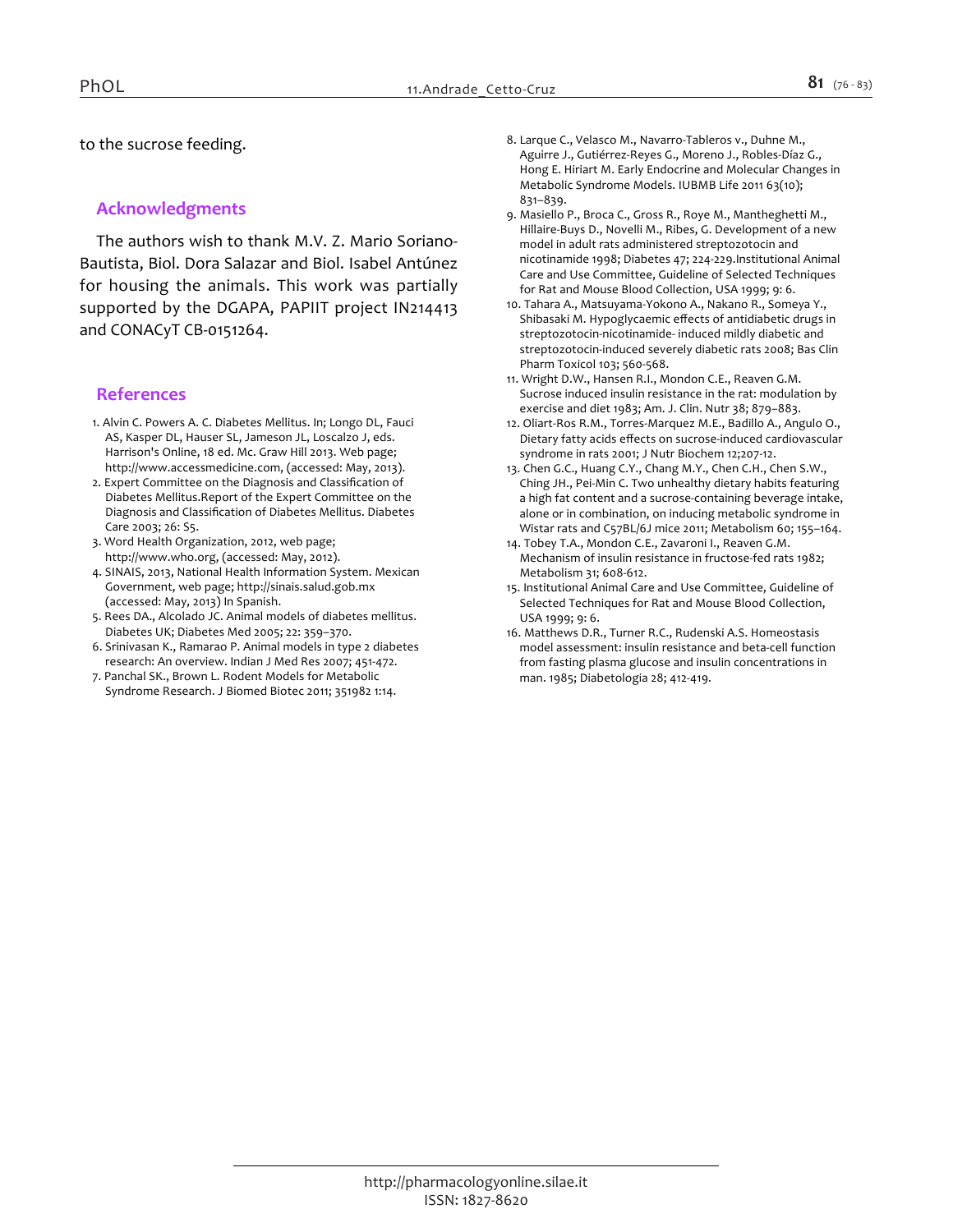|  |  | I<br>w<br>۰. |
|--|--|--------------|
|--|--|--------------|

| Weight<br>Groups | (g)<br>To   | (g)<br>T <sub>4</sub> | (g)<br>T8            | (g)<br>T <sub>12</sub> | (g)<br>T <sub>16</sub> |
|------------------|-------------|-----------------------|----------------------|------------------------|------------------------|
| 1 CON            | $189 \pm 8$ | $216 \pm 11$          | $279 \pm 18$         | $306 \pm 25$           | $333 \pm 33$           |
| 2 SUC            | $192 \pm 5$ | $200 \pm 11$          | $268 \pm 18$         | $293 \pm 30^{\circ}$   | $317 \pm 37^{3}$       |
| 3 STZNA          | $197 \pm 9$ | $266 \pm 31^{a}$      | $299 \pm 41^{\circ}$ | $293 \pm 48^{\circ}$   | $290 \pm 42^8$         |
| 4 STZNAS         | $195 \pm 7$ | $302 \pm 13^{\circ}$  | $194 \pm 38^{\circ}$ | $213 \pm 37^{\circ}$   | $214 \pm 37^{\circ}$   |

*Table 1. Weight, the values represent the mean ±'b1 SEM. Superscripted letters in the same column indicate statistically significant differences compared with the control group at (p < 0.05). CON, control group; SUC, Sucrose group; STZNA, Streptozotocin-Nicotinamide Group; STZNAS, Streptozotocin-Nicotinamide + Sucrose group, T; time in weeks*

| Glucose<br>Groups | (mg/dl)<br>To | (mg/dl)<br>T <sub>4</sub> | $(mg/dl)$ T8       | (mg/dl)<br>T <sub>12</sub> | (mg/dl)<br>T <sub>16</sub> |
|-------------------|---------------|---------------------------|--------------------|----------------------------|----------------------------|
| 1 CON             | $95 \pm 5$    | $128 \pm 4$ <sup>1</sup>  | $101 \pm 5$        | $84 \pm 1$                 | $84 \pm 2$                 |
| 2 SUC             | $84 \pm 5$    | $124 \pm 4$ <sup>1</sup>  | $109 \pm 5^{a,1}$  | $98 \pm 2^{a,1}$           | $91 \pm 4^a$               |
| 3 STZNA           | $91 \pm 4$    | $257 \pm 43^{a,1}$        | $394 \pm 48^{a,1}$ | $294 \pm 21^{a,1}$         | $372 \pm 33^{a,1}$         |
| 4 STZNAS          | $91 \pm 3$    | $409 \pm 39^{a,1}$        | $399 \pm 66^{a,1}$ | $363 \pm 42^{a,1}$         | $467 \pm 50^{a,1}$         |

*Table 2. Glucose, the values represent the mean ±'b1 SEM. Superscripted letters in the same column indicate statistically significant differences compared with the control group, superscript numbers in the same row indicate statistical differences as compared with time 0; at (p < 0.05). CON, control group; SUC, Sucrose group; STZNA, Streptozotocin-Nicotinamide Group; STZNAS, Streptozotocin-Nicotinamide + Sucrose group, T; time in weeks*

| TG       | $(\%)$     | $(\%)$            | (%)               |
|----------|------------|-------------------|-------------------|
| Groups   | To         | T <sub>8</sub>    | T <sub>16</sub>   |
| 1 CON    | $70 \pm 3$ | $71 \pm 6$        | $80 + 10$         |
| 2 SUC    | $62 \pm 3$ | $74 \pm 6$        | $83 \pm 6$        |
| 3 STZNA  | $64 \pm 6$ | $159 \pm 8^{a,1}$ | $119 \pm 3^{a,1}$ |
| 4 STZNAS | $67 \pm 3$ | $271 \pm 8^{a,1}$ | $179 \pm 7^{a,1}$ |

*Table 3. Triglycerides, the values represent the mean ±'b1 SEM. Superscripted letters in the same column indicate statistically significant differences compared with the control group, superscript numbers in the same row indicate statistical differences as compared with time 0; at (p < 0.05). CON, control group; SUC, Sucrose group; STZNA, Streptozotocin-Nicotinamide Group; STZNAS, Streptozotocin-Nicotinamide + Sucrose group, T; time in weeks*

| H <sub>b1</sub> Ac | (%) | (%)            | $(\%)$          |
|--------------------|-----|----------------|-----------------|
| Groups             | To  | T <sub>8</sub> | T <sub>16</sub> |
| 1 CON              |     |                |                 |
| 2 SUC              |     |                |                 |
| 3 STZNA            |     | $R^{a,1}$      | $q^{a,1}$       |
| 4 STZNAS           | 3.3 | $12^{a,1}$     | $11.6^{a,1}$    |

*Table 4. Glycated hemoglobin, the values represent the mean ±'b1 SEM. Superscripted letters in the same column indicate statistically significant differences compared with the control group at (p < 0.05). CON, control group; SUC, Sucrose group; STZNA, Streptozotocin-Nicotinamide Group; STZNAS, Streptozotocin-Nicotinamide + Sucrose group, T; time in weeks*